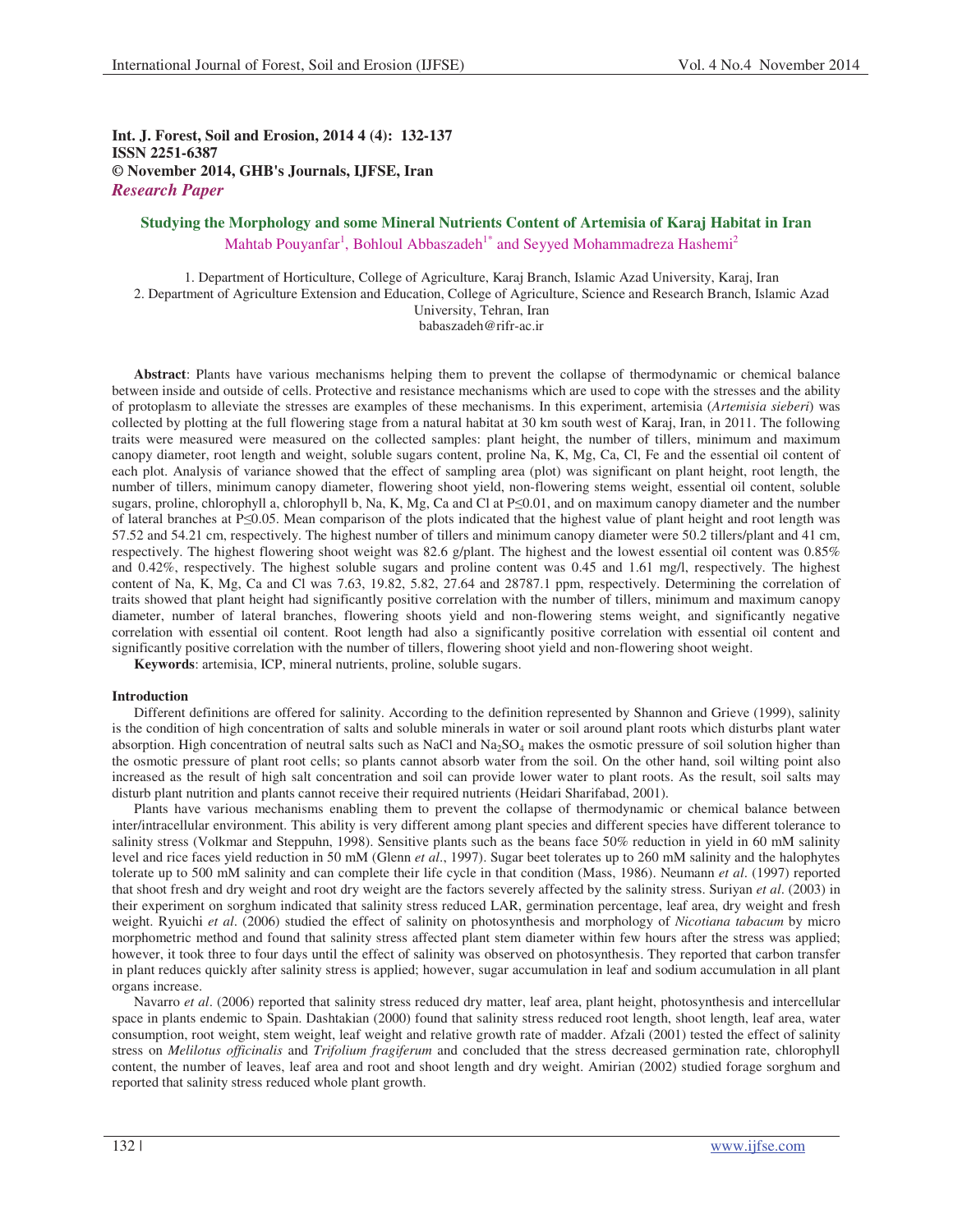*Artemisia* genus has 34 species; *Artemisia sieberi* Bess. is reported to grow in desert area of Iran. Two species of this genus (*A. kermanensis* and *A. melaolepis*) are endemic to Iran (Mozafarian, 1988 and 1996). *Artemisia sieberi* Bess grows Iran, Palestine, Syria, Iraq, Turkey, Afghanistan and Central Asia (Farzaneh *et al*., 2006).

*Artemisia sieberi* Bess. is reported to have anti-parasitic features beneficial in curing intestinal worm infections, Malaria and fungal infections (Giao *et al*., 2001; Negahban, 2006). In the early studies on this plant some new compounds were detected such as derivatives of Bisabolene and Salsolene. The main compounds in the essential oil of *Artemisia sieberi* L. of Semnan province of Iran were comphor, 1-8,cineole and bornyl acetate (Sefidkon *et al*., 2002). Researches indicated that the essential oil of *Artemisia sieberi* L. is effective on the regulation of heart beat, reduction of blood sugar, enhancement of Insulin production in type II diabetes (Mansi and Lahham, 2008). There are also reports about the anti-bacterial and anti-acne effects of the essential oil (Konuklugil *et al*., 1997).

Regarding the importance of the medicinal plant *Artemisia sieberi* Bess., and the effects of environmental conditions plants growth, this experiment was conducted to evaluate the variation of morphology and nutrients absorption of *Artemisia sieberi* Bess. from different habitats.

# **Materials and Methods**

In this experiment, artemisia (*Artemisia sieberi* Bess.) was collected by plotting at the full flowering stage from Rood Shoor (Saline River) area at 30 km south west of Karaj, Iran, in 2011. In the habitat, nine plots with the size of 10  $m<sup>2</sup>$  were selected with the distance of 100-500 m from each other and 20-40plants were sampled from each plot at each stage. To select the plots place, the area with high salt concentration and very low vegetative cover was selected as the first plot and each 100 m from the river side was selected as the second and the third plots. The repetition of each plot was considered in a area with same distance from the river side.

At the reproductive stage (full flowering stage), morphologic traits such as plant height, the number of tillers and the minimum and maximum canopy diameters were measured first, and then, the flowering shoot and other parts of shoot were separately harvested and transported to the laboratory. To measure root weight and root length in each plot, eight samples were harvested with roots, dried in laboratory and the required traits were measured. In the habitat, some samples were separated from the harvested plants and were kept in ice in order to measure chlorophyll content. Other parts of the harvested plants were kept in paper bags and transported to the laboratory, dried and their dry weight was measured. The content of soluble sugars, proline, Na, K, Mg, Ca, Cl, and Fe in each plot was measured by the specific method. In addition to sampling from the plants, samples were taken from the soil of the rhizosphere and were analyzed in the laboratory (Table 1).

| Table | (part) |       | Physico-chemical properties of the test site soil. |       |       |             |         |
|-------|--------|-------|----------------------------------------------------|-------|-------|-------------|---------|
| pΗ    | (ds/m) | (ppm) | (ppm)                                              | (ppm) | (ppm  | (ppm)<br>Mφ | (ppm    |
| 8.33  |        | 1.63  | 4681.2                                             |       | 37147 | 5965.7c     | 23072.7 |

| 2). Physico-chemical properties of the test site soil.<br>Table<br>(part) |            |                       |         |               |                 |                |                |  |  |
|---------------------------------------------------------------------------|------------|-----------------------|---------|---------------|-----------------|----------------|----------------|--|--|
| ESP $(\% )$                                                               | HCO<br>ppm | CO <sub>6</sub><br>ЭC | $N(\%)$ | $\sim$<br>ppm | $(\%)$<br>Clay  | Silt $(\%)$    | $(\%)$<br>Sand |  |  |
| 33.83                                                                     |            | 44                    | 44.ر    |               | $\sim$<br>۔ ب ب | ヘビ つつ<br>ت ب ب | ن ر.           |  |  |

Some elements in plants tissue (Na, K, Mg, Ca and Fe) were measured by Inductively Coupled Plasma (ICP). Plant Cl content was measured by the titration with silver nitrate solution method. Proline and the soluble sugars were measured by the method of Irrigoyen *et al*. (1992). The chlorophylls content were measured by the following equations:

Chl a  $(mg/l) = (12.25 \times a663) - (2.79 \times a647)$ Chl b  $(mg/l) = (21.5 \times a647) - (5.1 \times a663)$ Chl a + b (mg/l) =  $(7.15 \times a663) + (18.71 \times a647)$ 

## *In this equation:*

Chl a: the content of chlorophyll a based on milligram in liter of fresh weight,

Chl b: the content of chlorophyll b based on milligram in liter of fresh weight,

Chl  $a + b$ : the total content of chlorophyll a plus b based on milligram in liter of fresh weight,

a: the formula of absorption by the solutions in different wavelengths.

Titrometry method was used for soil Cl and Mg measurement, Kjeldahl method for total N, Turbidity method for sulfate, Walkley-Black method for organic carbon (Ghazanshahi, 1997), titration with silver nitrate solution method for Cl, bulk method for total lime, hydrometry method for soil texture, flame photometry method for Na and K, and titrometry method by methyl orange reagent for bicarbonate (Ghazanshahi, 1997).

The essential oil from dried flowering shoots was conducted with the method of hydrodistillation within 4 h. At the end, data were analyzed using SAS and means were compared according to the Duncan's multiple rang test.

#### **Results**

Analysis of variance (Table 2) indicated that the effect of repetition inside an area was significant on root length, the number of tillers, minimum canopy diameter, the number of lateral branches and flowering shoot yield at P $\leq 0.01$  and on plant height and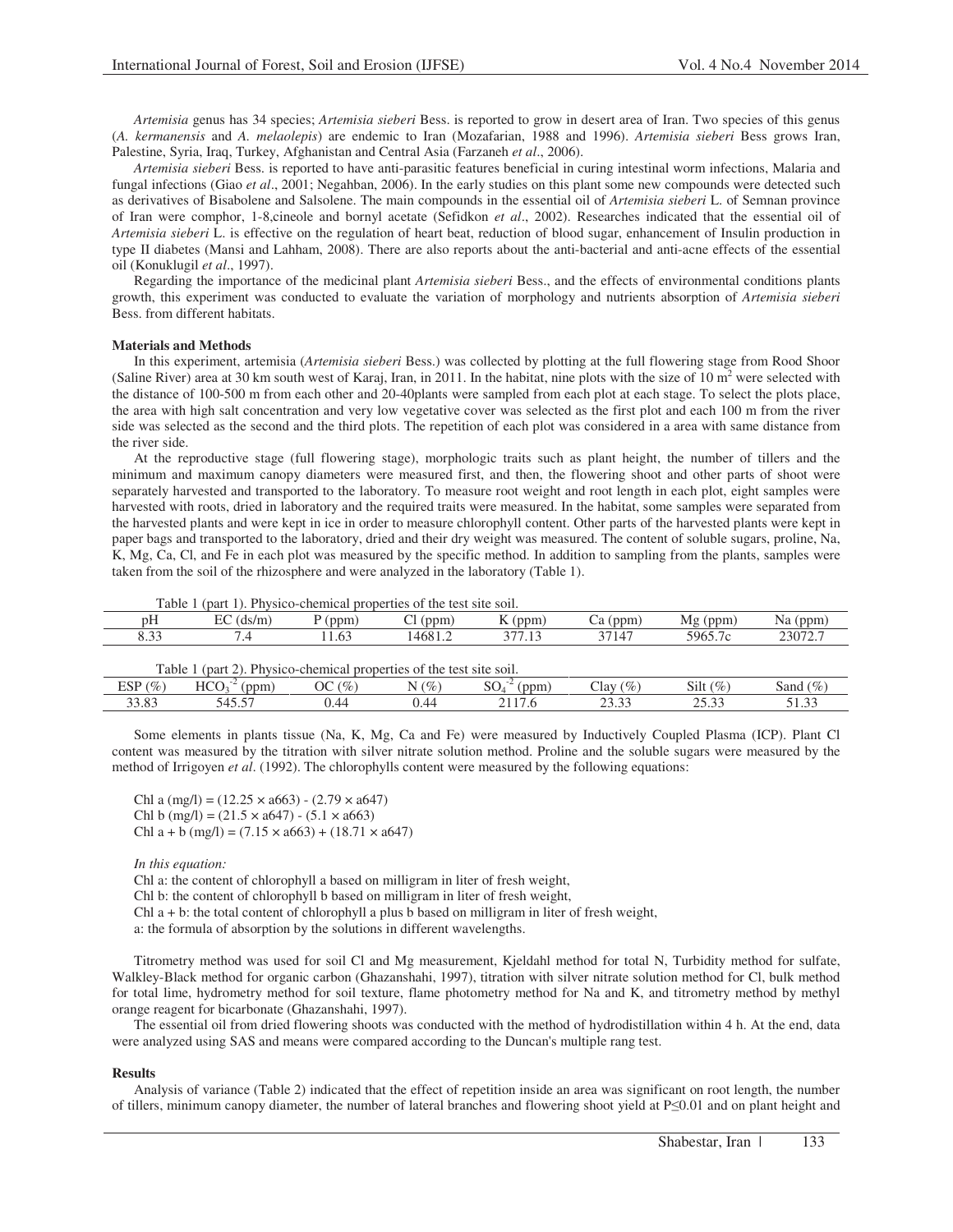root weight at P

subseteq 1.005. The effect of plot was also significant on plant height, root length, the number of tillers, minimum canopy diameter, flowering shoot yield, non-flowering stems weight and essential oil percentage at P<0.01 and on maximum canopy diameter and the number of lateral branches at  $P \leq 0.05$ .

|            |               |                        | Mean Squares                       |                                |                               |                               |                                           |                    |                          |                |                 |                                |  |  |
|------------|---------------|------------------------|------------------------------------|--------------------------------|-------------------------------|-------------------------------|-------------------------------------------|--------------------|--------------------------|----------------|-----------------|--------------------------------|--|--|
| SOV        | df            | Plant<br>height        | Root<br>length                     | The<br>number<br>of<br>tillers | Minimum<br>canopy<br>diameter | Maximum<br>canopy<br>diameter | Lateral<br>branches                       | Flowering<br>shoot | Non<br>flowering<br>stem | Root<br>weight | Total<br>weight | Essential<br>oil<br>percentage |  |  |
| Repetition |               |                        |                                    |                                |                               |                               |                                           |                    |                          |                |                 |                                |  |  |
| inside     | $\mathcal{D}$ | *                      | **                                 | $**$                           | **                            | ns                            | **                                        | **                 | ns                       | ∗              | ns.             | ns                             |  |  |
| area       |               |                        |                                    |                                |                               |                               |                                           |                    |                          |                |                 |                                |  |  |
| Plot       | $\bigcap$     | **                     | $**$                               | $**$                           | **                            | *                             | *                                         | **                 | **                       | ns             | ns              | **                             |  |  |
| Error      | 4             | 4.89                   | 2.74                               | 0.93                           | 0.11                          | 11.11                         | 19.93                                     | 30.24              | 30.23                    | 519.23         | 639.55          | 0.01                           |  |  |
| CV(%)      |               | 13.32                  | 14.26                              | 7.59                           | 5.94                          | 6.86                          | 3.46                                      | 9.56               | 6.12                     | 14.78          | 8.40            | 7.10                           |  |  |
|            |               | $\cdot$ $\cdot$ $\sim$ | $\sim$ $\sim$ $\sim$ $\sim$ $\sim$ | $\cdot$ $\sim$                 |                               | $\cdot$ $\sim$                | $\sim$ $\sim$ $\sim$ $\sim$ $\sim$ $\sim$ |                    |                          |                |                 |                                |  |  |

ns, non significant; \*, significant at  $P \le 0.05$ ; \*\*, significant at  $P \le 0.01$ .

Analysis of variance (Table 3) indicated that repetition inside an area had significant effect on Na, Mg and Ca at  $P \le 0.01$  and on K at P-0.05. Plot had also a significant effect on soluble sugars, proline, total chlorophyll 1, total chlorophyll 2, chlorophyll a, chlorophyll b, Na, K, Mg, Ca and Cl at  $P \le 0.01$ .

Table 3. Analysis of variance of the effect of sampling site on the measured traits.

|            |                          |               | Mean Squares |             |             |             |      |      |      |      |          |  |  |  |
|------------|--------------------------|---------------|--------------|-------------|-------------|-------------|------|------|------|------|----------|--|--|--|
| SOV        | df                       | Soluble       | proline      | Total       | Chlorophyll | Chlorophyll | Na   | Κ    | Mg   | Ca   |          |  |  |  |
|            |                          | sugars        |              | chlorophyll | a           |             |      |      |      |      |          |  |  |  |
| Repetition |                          |               |              |             |             |             |      |      |      |      |          |  |  |  |
| inside     |                          | <sub>ns</sub> | ns           | ns          | ns          | ns          | **   | *    | **   | **   | Ns       |  |  |  |
| area       |                          |               |              |             |             |             |      |      |      |      |          |  |  |  |
| Plot       |                          | **            | **           | **          | **          | **          | **   | **   | $*$  | **   | **       |  |  |  |
| Error      | 4                        | 0.01          | 0.01         | 0.01        | 0.01        | 0.01        | 0.05 | 0.43 | 0.07 | 0.13 | 754689.7 |  |  |  |
| CV(%)      | $\overline{\phantom{0}}$ | 26.86         | 9.32         | 7.65        | 10.88       | 9.08        | 3.27 | 3.67 | 5.18 | 4.45 | 4.23     |  |  |  |

ns, non significant; \*, significant at  $P \le 0.05$ ; \*\*, significant at  $P \le 0.01$ .

Mean comparison of plots (Table 4) showed that area three had the highest plant height (57.5 cm) and area one had the lowest plant height (32.4 cm). Area one and area three had the highest and the lowest root length (54.2 and 28.8 cm, respectively). The number of tillers was the highest in area three (50.2) and the lowest in area one (25.9). Area three and area one had the highest and the lowest minimum canopy diameter (41 and 27 cm, respectively). Area two had the highest (55 cm) and area one had the lowest maximum canopy diameter (45 cm). The number of lateral branches was the highest in area three (139.9) and the lowest in area one (115.22). On the other hand, area three had the highest flowering shoot weight (82.6 g) and area one had the lowest (24.2 g). Stem weight was the highest in area three (121.9 g) and the lowest in area one (41.54 g). Root weight was the highest in area one (249.1 g) and the lowest in area three (188.8 g). Moreover, area three had the highest total weight (310.7 g) and area one had the lowest (290.6 g).

|            |                         |                        |                                | Table 4. The effect of plotting area on the measured traits. |                                       |                                            |                                                    |                                             |                                      |                                       |
|------------|-------------------------|------------------------|--------------------------------|--------------------------------------------------------------|---------------------------------------|--------------------------------------------|----------------------------------------------------|---------------------------------------------|--------------------------------------|---------------------------------------|
| Treatments | Plant<br>height<br>(cm) | Root<br>length<br>(cm) | The<br>number<br>of<br>tillers | Minimum<br>canopy<br>diameter<br>(cm)                        | Maximum<br>canopy<br>diameter<br>(cm) | The<br>number<br>of<br>lateral<br>branches | Flowering<br>shoot<br>weight<br>$(g/\text{plant})$ | <b>Stem</b><br>weight<br>$(g/\text{plant})$ | Root<br>weight<br>$(g/\text{plant})$ | Total<br>weight<br>$(g/\text{plant})$ |
| Plot 1     | 32.4b                   | 54.2a                  | 25.9c                          | 27.0c                                                        | 45.0 <sub>b</sub>                     | 115.2 <sub>b</sub>                         | 24.2c                                              | 41.54c                                      | 249.08a                              | 290.63a                               |
| Plot 2     | 34.8b                   | 33.3 <sub>b</sub>      | 35.5 <sub>b</sub>              | 37.6b                                                        | 45.6 <sub>b</sub>                     | 131.4a                                     | 65.6b                                              | 106.07b                                     | 195.70 <sub>b</sub>                  | 301.77a                               |

Means in a column followed by the same letter are not significantly different at  $P \le 0.01$ .

Mean comparison of the plots (Table 5) indicated that area one had the highest (0.85%) and area three had the lowest (0.42%) essential oil percentage. Area one had the highest soluble sugars (0.6 mg/l) and area three had the lowest (0.45 mg/l). Proline content was the highest in area one (1.61 mg/l) and the lowest in area three (0.36 mg/l). Total chlorophyll was the highest in area three (0.9 mg/l) and the lowest (0.49 mg/l) in area one. Chlorophyll a was the highest in area three (0.4 mg/l) and the lowest in area one (0.21 mg/l). Chlorophyll b was also the highest in area three (0.49 mg/l) and the lowest in area one (0.27 mg/l). Area one had the highest and area three had the lowest Na content (7.63 and 5.81 ppm, respectively). Area one had the highest and area three had the lowest K content (19.82 and 15.89 ppm, respectively). Mg content was the highest in area two (5.82 ppm) and the

Plot 3 57.5a 28.8c 50.2a 41.0a 55.0a 139.9a 82.6a 121.89a 188.83b 310.72a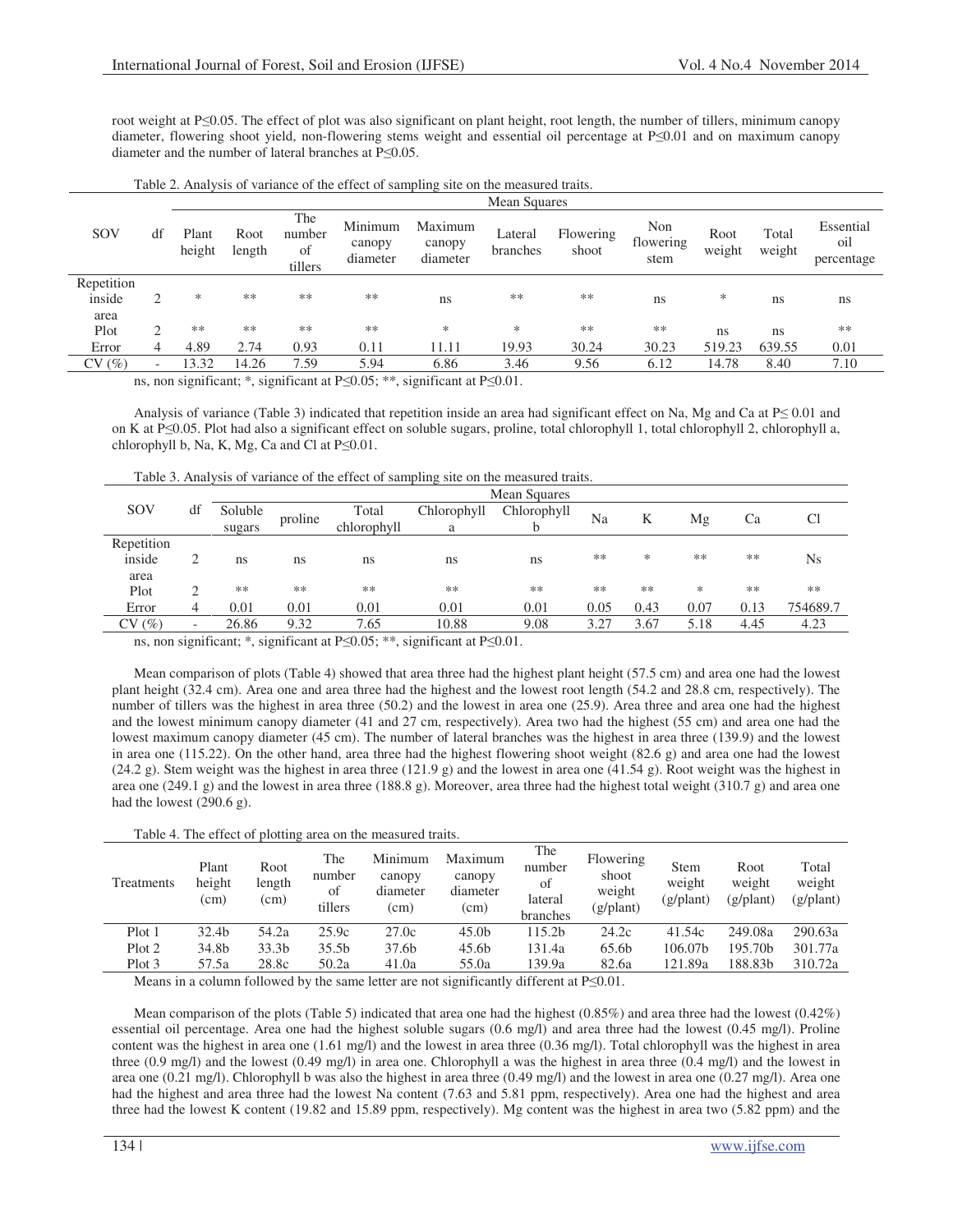lowest in area three (4.6 ppm). Ca content was also the highest in area one (27.64 ppm) and the lowest in area three (24.24 ppm). Area one had the highest and area three had the lowest content of Cl (28787.1 and 15096.8 ppm).

| Treatments | Essential<br>01<br>percentage<br>(9) | Soluble<br>sugars<br>(mg/l) | Proline<br>(mg/l) | Total<br>chlorophyll<br>(mg/l) | Chlorophyll<br>$a$ (mg/l)                                                                    | Chlorophyll<br>$b$ (mg/l) | Na<br>(ppm) | (ppm)  | Mg<br>(ppm) | Ca<br>'ppm)        | Cl (ppm) |
|------------|--------------------------------------|-----------------------------|-------------------|--------------------------------|----------------------------------------------------------------------------------------------|---------------------------|-------------|--------|-------------|--------------------|----------|
| Plot 1     | 0.85a                                | 0.39a                       | .61a              | 0.49c                          | 0.21c                                                                                        | 0.27 <sub>b</sub>         | 7.63a       | 19.82a | 5.38a       | 27.64a             | 28787.1a |
| Plot 2     | 0.68 <sub>b</sub>                    | 0.09b                       | 0.91 <sub>b</sub> | 0.73 <sub>b</sub>              | 0.31 <sub>b</sub>                                                                            | 0.42a                     | 7.46a       | 18.20b | 5.82a       | 24.70 <sub>b</sub> | 7598.3b  |
| Plot 3     | 0.42c                                | 0.03b                       | 0.36c             | 0.90a                          | 0.40a                                                                                        | 0.49a                     | 5.81b       | 15.89c | 4.60b       | 24.24b             | 15096.8c |
|            |                                      |                             |                   |                                | $M_{\rm{2000}}$ in a solumn followed booth a completence of the initial infinite $\sim 0.01$ |                           |             |        |             |                    |          |

Table 5. The effect of plotting area on the measured traits.

Means in a column followed by the same letter are not significantly different at  $P \leq 0.01$ .

Determining the correlation of the measured traits (Table 6) indicated that plant height had significantly positive correlation with the number of tillers ( $r = 0.94$ \*\*), minimum canopy diameter ( $r = 0.72$ \*), maximum canopy diameter ( $r =$ 0.84\*\*), lateral branches (r = 0.76\*), flowering shoot (r = 0.76\*) and stem weight (r = 0.70\*) and negative correlation with essential oil percentage ( $r = -0.72$ <sup>\*</sup>). Root length had significantly positive correlation with essential oil percentage ( $r = 0.85$ <sup>\*\*</sup>) and negative correlation with the number of tillers ( $r = -0.68^*$ ), flowering shoot ( $r = -0.73^*$ ) and stem weight ( $r = -0.82^{**}$ ). The number of tillers had significantly positive correlation with minimum canopy diameter  $(r = 0.68**)$ , maximum canopy diameter  $(r = 0.82^{**})$ , lateral branches  $(r = 0.84^{**})$ , flowering shoot  $(r = 0.91^{**})$  and stem weight  $(r = 0.88^{**})$  and negative correlation with root weight ( $r = -0.69$ <sup>\*</sup>) and essential oil percentage ( $r = -0.90$ <sup>\*\*</sup>). Minimum canopy diameter had significantly positive correlation with maximum canopy diameter ( $r = 0.74$ ), lateral branches ( $r = 0.95$ ), flowering shoot ( $r = 0.94$ <sup>\*\*</sup>) and stem weight ( $r = 0.90$ <sup>\*\*</sup>) and negative correlation with root weight ( $r = -0.89$ <sup>\*\*</sup>). Maximum canopy diameter had significantly positive correlation with lateral branches ( $r = 0.67^*$ ) and flowering shoot ( $r = 0.68^*$ ) and negative correlation with root weight ( $r = -0.66^*$ ) and essential oil percentage  $(r = -0.67^*)$ . Lateral branches had significantly positive correlation with flowering shoot  $(r = 0.91^{**})$ and stem weight  $(r = 0.85^{**})$  and negative correlation with root weight  $(r = -0.81^{**})$ . Flowering shoot had significantly positive correlation with stem weight ( $r = 0.98$ \*\*) and negative correlation with root weight ( $r = -0.76$ \*) and essential oil percentage ( $r = -0.76$ \*) 0.72<sup>\*</sup>). Stem weight had significantly positive correlation with root weight ( $r = 0.70$ <sup>\*</sup>) and negative correlation with essential oil percentage ( $r = -0.84**$ ).

|                             | Plant<br>height | Root<br>length | The<br>number<br>of<br>tillers | Minimum<br>canopy<br>diameter | Maximum<br>canopy<br>diameter | Lateral<br>branches | Flowering<br>shoot | Stem<br>weight | Root<br>weight | Total<br>weight | Essential<br>oil<br>percentage |
|-----------------------------|-----------------|----------------|--------------------------------|-------------------------------|-------------------------------|---------------------|--------------------|----------------|----------------|-----------------|--------------------------------|
| Plant height                |                 |                |                                |                               |                               |                     |                    |                |                |                 |                                |
| Root length                 | $0.48$ ns       |                |                                |                               |                               |                     |                    |                |                |                 |                                |
| The number of<br>tillers    | $0.94**$        | $-0.68*$       |                                |                               |                               |                     |                    |                |                |                 |                                |
| Minimum<br>canopy diameter  | $0.72*$         | $0.54$ ns      | $0.86**$                       | 1                             |                               |                     |                    |                |                |                 |                                |
| Maximum<br>canopy diameter  | $0.84**$        | $0.36$ ns      | $0.82**$                       | $0.74*$                       |                               |                     |                    |                |                |                 |                                |
| Lateral branches            | $0.76*$         | $0.44$ ns      | $0.84**$                       | $0.95**$                      | $0.67*$                       | 1                   |                    |                |                |                 |                                |
| Flowering shoot             | $0.76*$         | $-0.73*$       | $0.91**$                       | $0.94**$                      | $0.68*$                       | $0.91**$            | 1                  |                |                |                 |                                |
| Stem weight                 | $0.70*$         | $0.82**$       | $0.88**$                       | $0.90**$                      | $0.61$ ns                     | $0.85**$            | $0.98**$           | 1              |                |                 |                                |
| Root weight                 | 0.53ns          | $0.28$ ns      | $-0.69*$                       | $-0.89**$                     | $-0.66*$                      | $-0.81**$           | $-0.76*$           | $0.70*$        | $\mathbf{1}$   |                 |                                |
| Total weight                | $0.05$ ns       | $0.54$ ns      | 0.91ns                         | $-0.21$ ns                    | $-0.23$ ns                    | $-0.16$ ns          | $-0.05$ ns         | $0.15$ ns      | $0.59$ ns      | $\mathbf{1}$    |                                |
| Essential oil<br>percentage | $0.84**$        | $0.85**$       | $-0.90**$                      | $-0.65$ ns                    | $-0.67*$                      | $-0.63$ ns          | $-0.82**$          | $0.84**$       | $0.38$ ns      | $0.43$ ns       | 1                              |

ns, non significant; \*, significant at  $P \le 0.05$ ; \*\*, significant at  $P \le 0.01$ .

The correlation of the measured traits (Table 7) indicated that soluble sugars had significantly positive correlation with proline ( $r = 0.93**$ ), Ca ( $r = 0.79**$ ) and Cl ( $r = 0.96**$ ) and negative correlation with total chlorophyll ( $r = -0.92**$ ), chlorophyll a (r = -0.88<sup>\*\*</sup>)</sup> and chlorophyll b (r = -0.92<sup>\*\*</sup>). Proline had significantly positive correlation with Cl (r = 0.92<sup>\*\*</sup>) and Ca (r = 0.70\*) and negative correlation with total chlorophyll (r = -0.94\*\*), chlorophyll a (r = -0.89\*\*) and chlorophyll b (r = -0.94\*\*). Total chlorophyll had significantly positive correlation with chlorophyll a  $(r = 0.97**)$  and chlorophyll b  $(r = 0.98**)$  and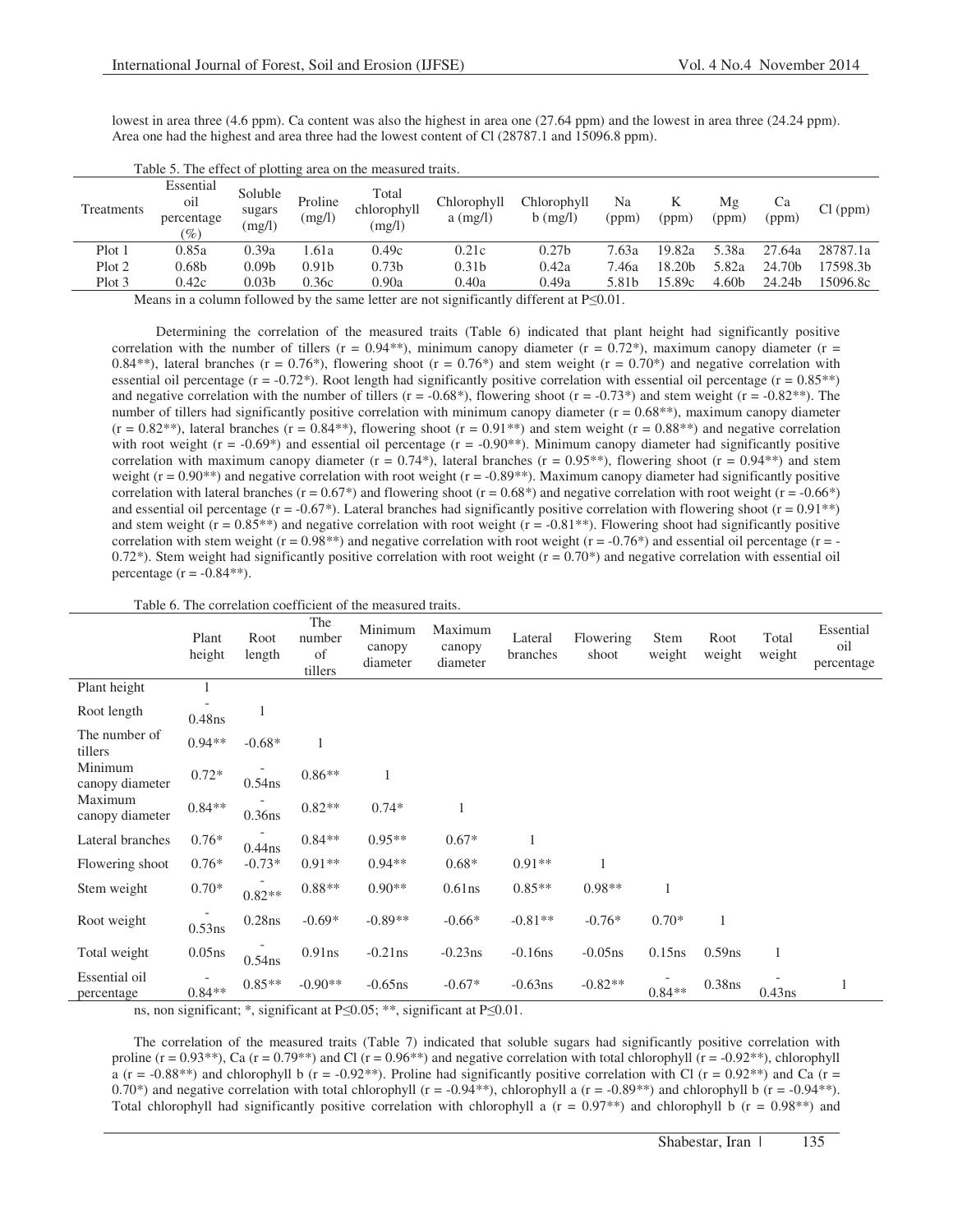negative correlation with K ( $r = -0.81**$ ), Ca ( $r = -0.80**$ ) and Cl ( $r = -0.93**$ ). Chlorophyll a had significantly positive correlation with chlorophyll b ( $r = 0.91$ <sup>\*\*</sup>) and negative correlation with Na ( $r = -0.69$ <sup>\*</sup>), K ( $r = -0.82$ <sup>\*\*</sup>) and Cl ( $r = -0.88$ <sup>\*\*</sup>). Na had significantly positive correlation with K ( $r = 0.84$ \*\*), Mg ( $r = 0.90$ \*\*) and Ca ( $r = 0.76$ \*). K had significantly positive correlation with Mg (r =  $0.67^*$ ), Ca (r =  $0.86^{**}$ ) and Cl (r =  $0.76^*$ ). Ca had also significant correlation with Cl (r =  $0.83^*$ ).

|                   | Soluble            |           | Total       | Chlorophyll | Chlorophyll |           |          |           |          | C <sub>1</sub> |
|-------------------|--------------------|-----------|-------------|-------------|-------------|-----------|----------|-----------|----------|----------------|
|                   | sugars             | Proline   | chlorophyll | a           | b           | Na        | K        | Mg        | Ca       |                |
| Soluble sugars    |                    |           |             |             |             |           |          |           |          |                |
| Proline           | $0.93**$           |           |             |             |             |           |          |           |          |                |
| Total chlorophyll | $0.92**$           | $0.94**$  |             |             |             |           |          |           |          |                |
| Chlorophyll a     | $0.88**$           | $0.89**$  | $0.97**$    |             |             |           |          |           |          |                |
| Chlorophyll b     | $0.92**$           | $0.94**$  | $0.98**$    | $0.91**$    |             |           |          |           |          |                |
| Na                | $0.43$ ns          | $0.21$ ns | $-0.62$ ns  | $-0.69*$    | $-0.54$ ns  |           |          |           |          |                |
| K                 | $0.70*$            | $0.75*$   | $-0.81**$   | $-0.82**$   | $-0.75*$    | $0.84**$  |          |           |          |                |
| Mg                | 0.06 <sub>ns</sub> | 0.10ns    | $-0.29$ ns  | $-0.37$ ns  | $-0.21$ ns  | $0.90**$  | $0.67*$  |           |          |                |
| Ca                | $0.79**$           | $0.70*$   | $-0.80**$   | $-0.78*$    | $-0.79*$    | $0.76*$   | $0.86**$ | $0.54$ ns |          |                |
| <sup>C</sup> l    | $0.96**$           | $0.92**$  | $-0.93**$   | $-0.88**$   | $-0.93**$   | $0.48$ ns | $0.76*$  | $0.16$ ns | $0.83**$ |                |

### Table 7. The correlation coefficient of the measured traits.

ns, non significant; \*, significant at  $P \le 0.05$ ; \*\*, significant at  $P \le 0.01$ .

#### **Discussion**

As it is represented in Tables 3 and 4, salinity stress resulted in the reduction of morphologic traits and flowering shoot yield of the plant which is in agreement with the findings of Neumann *et al*. (1979) who reported that plant dry and fresh weight and root dry weight are affected by salinity stress. Suriyan *et al*. (2003) conducted experiments on sorghum and reported that salinity reduced LAR, germination percentage, LAI, dry weight and fresh weight. Ryuichi *et al*. (2006) studied the effect of salinity on the photosynthesis and morphology of *nicotiana tabacum* using micro morphometric method and found that the effect of salinity on plant stem diameter was observed within few hours after the stress was applied. Navarro *et al*. (2006) found that salinity stress reduced dry matter, leaf area, plant height, photosynthesis and intercellular spaces. Dashtakian (2000) observed that salinity stress reduced root length, shoot length, leaf area, water consumption, root weight, stem weight, leaf weight and relative growth rate of madder. Afzali (2001) tested the effect of salinity stress on *Melilotus officinalis* and *Trifolium fragiferum* and reported that the stress resulted in the reduction of germination rate, chlorophyll content, the number of leaves, leaf area and root and shoot length and dry weight. Amirian (2002) also studied forage sorghum under salinity stress and reported that the stress reduced plant growth; however, increased root length, root weight and the content of soluble sugars, proline, Na, K, Mg, Ca and Cl.

Comparing the content of the nutrients in soil and plant showed that some elements such as Na, K, Mg and Cl had higher concentrations in soil than the plant tissue; this may be attributed to the reduced absorption rate because of the mechanisms which disturb absorption. However, the content of Cl was higher in plant than the soil which may be because of Cl negative charge. Other elements are absorbed in positively charged forms.

In addition, essential oil percentage soluble sugars and proline contents increased under salinity stress (Table 4). Plants have different mechanisms to cope with the salinity stress (Volkmar and Steppuhn, 1998). Enhancement of essential oil, soluble sugars and proline content under salinity stress are plant mechanisms that help plants to tolerate saline condition better by the enhancement of regulating osmolytes. Chlorophyll content in plants reduced under salinity conditions (Table 4).

Significantly positive correlation between plant height and the number of tillers may be attributed to increased plant density when each plant has higher number of tillers. In this situation, plants will compete in vertical growth to reach higher sunlight. Moreover, evaporation reduces in that condition and auxin content increases in plant shoot. Negative correlation between flowering shoot weight and root may be because root is an organ which consumes photosynthetic products; so, when weight and length of root increase, higher photosynthetic products are needed to support its growth and maintenance.

#### **References**

Afzali, A. (2001). *The effect of phosphorus on salinity tolerance of Melilotus officinalis and Trifolium fragiferum*. M.Sc. thesis, Islamic Azad University, Science and Research Branch, Tehran, Iran.

Amirian, B. (2002). *Study of the tolerance of two rangeland plants Salicornia herbacea and Alhagi persarum to salinity in the laboratory and natural habitat*. PhD thesis, Islamic Azad University, Science and Research Branch, Tehran, Iran.

Dashtakian, K. (2000). *The effect of soil salinity level and type on growth and chemical composition of madder*. M.Sc. thesis, Shiraz University, Shiraz, Iran.

Farzaneh, M., Ghorbani-Ghozhdi, H., Ghorbani, M., & Hadian, J. (2006). Composition and antifungal activity of essential oil of *Artemisia sieberi* Bess. on soil-borne phytopathogens. *Pakistan Journal of Biological Sciences, 9 (10),* 1979-1982 Ghazanshahi, J. (1997). *Plant and Soil Analysis*. Tehran, Iran: Homa Publications.

Giao, P. T., Binh, T. Q., Kager, P. A., Long, H. P., Thang, N., & Van Nam, N. (2001). Artemisinin for treatment of uncomplicated falciparum malaria: is there a place for monotherapy. *Am. J. Trop. Med. Hyg., 65,* 690-695 

Glenn, E. P., Brown, J., & Jamal Khan, M. (1997). Mechanisms of salt tolerance in higher plants. *The University of Arizona,* 83-119